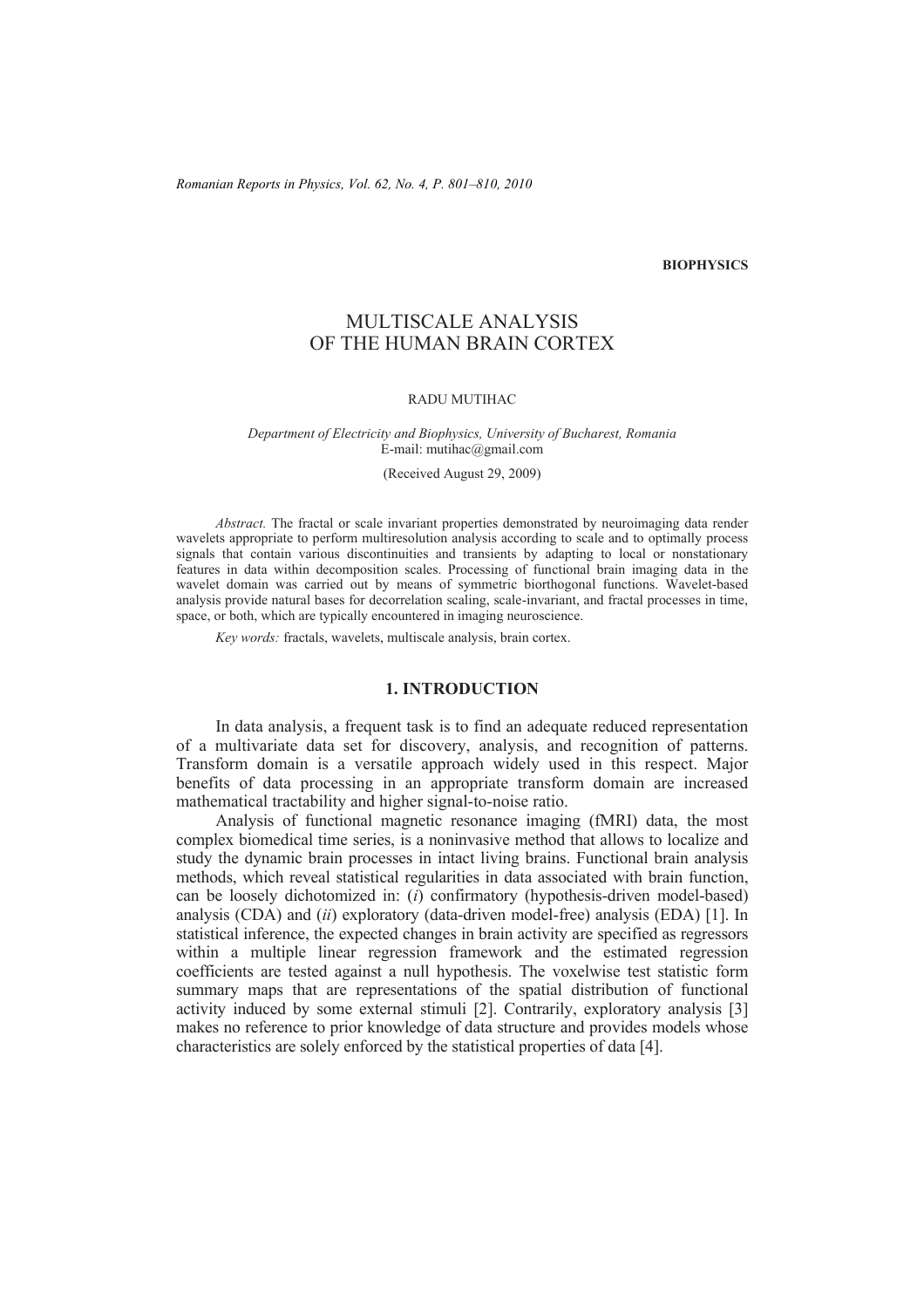Multiresolution analysis (MRA) falls somewhat in between since the key features of signals are identified and analyzed with resolutions matched to their scales and subsequently assessed for statistical significance. Wavelets analyze data according to scale, optimally detecting transient events and adapting to local or nonstationary features in data within decomposition scales. Among the wavelet transforms (WT), the continuous wavelet transform (CWT) is commonly applied in physics, whereas the discrete wavelet transform (DWT) is more common in numerical analysis, signal and image processing. The DWT is also applied to statistical analysis of fMRI time series, data resampling by wave-strapping, linear model estimation, and methods for multiple hypothesis testing in the wavelet domain.

Brain function depends on adaptive self-organizing large-scale neural assemblies, which entails some statistical self-similarity of the human cerebral cortex, a property commonly referred to as *fractal*.

# **2. WAVELETS**

# 2.1. WAVELETS AND SCALING FUNCTIONS

Both for practical and theoretical reasons, wavelets are chosen as *continuously differentiable functions*  $f(x)$ ,  $x \in \mathbb{R}$  with *compact support* from a subspace of the space  $L_1(\mathbb{R}) \cap L_2(\mathbb{R})$ , which is the space of measurable functions that are absolutely and square integrable (e.g., finite energy) in the Lebesgue's sense:

$$
\int_{-\infty}^{+\infty} |f(x)| dx < +\infty \quad \text{and} \quad \int_{-\infty}^{+\infty} |f(x)|^2 dx < +\infty \quad . \tag{1}
$$

A *Banach* space is a *complete* space endowed with a *norm* of finite or infinite dimension. More generally, one defines the  $L_p$  spaces for  $1 \leq p \leq +\infty$  (where L stands for Lebesgue) as the set of functions whose L*p*-norm:

$$
\|f\|_{L_p} = \left(\int_{-\infty}^{+\infty} |f(x)|^p dx\right)^{1/p}.
$$
 (2)

Wavelet analysis adopts two continuously-defined functions:

1. The *scaling function* (or *father function*)  $\phi(x)$ , which is the solution of a *two-scale* equation:

$$
\phi(x) = \sqrt{2} \sum_{k \in \mathbb{Z}} h(k) \phi(2x - k), \tag{3}
$$

where the sequence  ${h(k)}_{k \in \mathbb{Z}}$  is the *refinement* filter.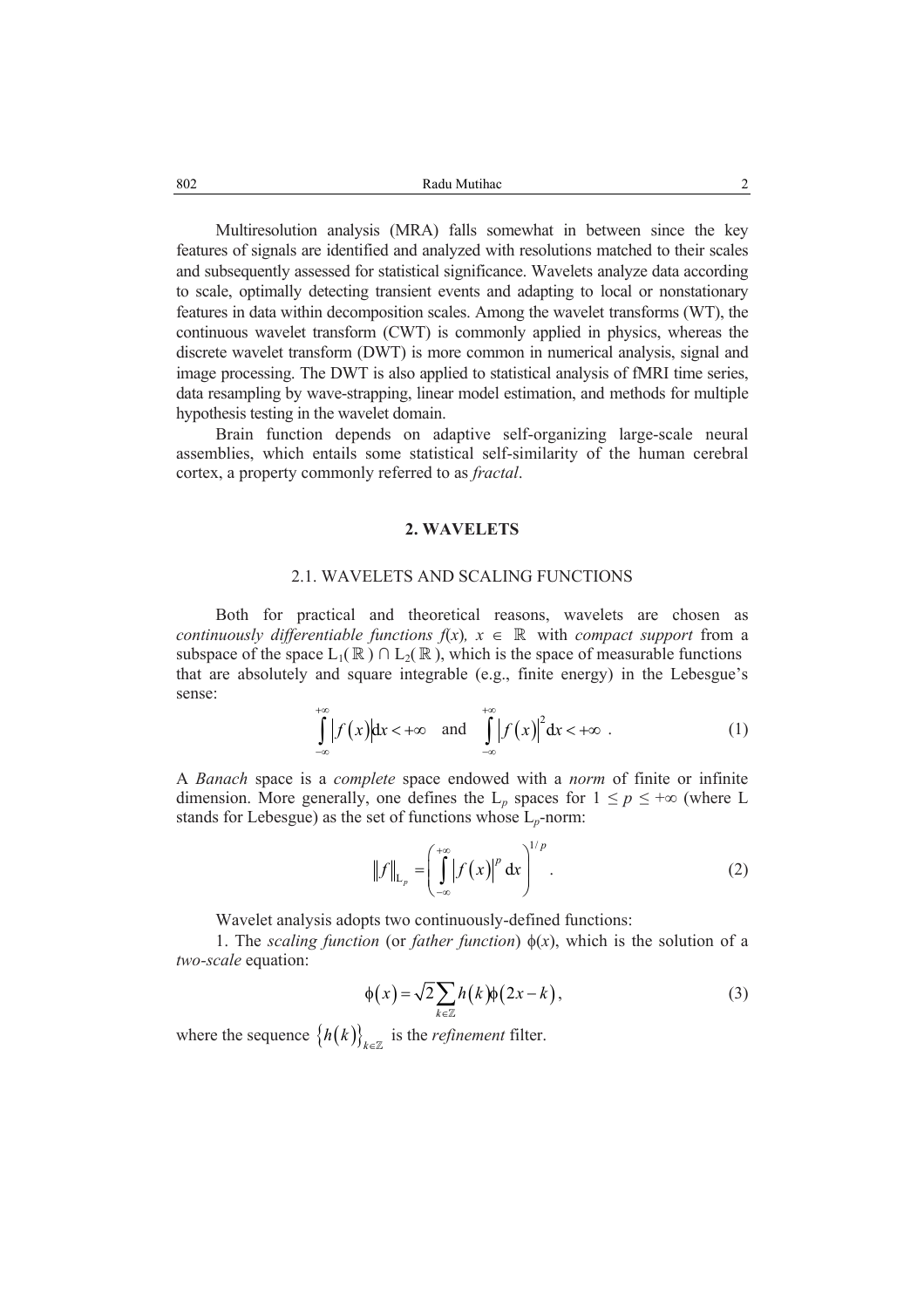2. Its associated *wavelet function*  $\psi(x)$  (*prototype* or *mother wavelet* function):

$$
\psi(x) = \sqrt{2} \sum_{k \in \mathbb{Z}} g(k) \phi(2x - k)
$$
 (4)

where  ${g(k)}_{k\in\mathbb{Z}}$  is a suitable weighting sequence.

As such, the conditions of *zero mean* and *square norm one*, respectively, can be easily set:

$$
\int_{-\infty}^{+\infty} \psi(x) dx = 0 \quad \text{and} \quad \int_{-\infty}^{+\infty} \left| \psi(x) \right|^2 dx = 1. \tag{5}
$$

# 2.2. WAVELET BASIS FUNCTIONS

Wavelet construction starts from  $\psi(x)$ , which generates the basis by *dilation* (index *j*) and *translation* (index *k*) in time,  $\psi(ax - b)$ . For the discrete wavelets, the parameter of translation  $b = k$  and dilation  $a = 2^j$ , where  $j, k \in \mathbb{Z}$ . Dilation allows hierarchical representation of a data set. Temporal analysis is performed with a contracted, high-frequency version of the prototype wavelet, while frequency analysis is performed with a dilated, low-frequency version of the same wavelet:

$$
\psi_{j,k} = 2^{-j/2} \psi\left(x/2^{-j} - k\right). \tag{6}
$$

The collection of shifted and scaled wavelet functions forms a *wavelet basis*. Any continuous function (e.g., signal or image) is uniquely projected onto the wavelet basis functions and expressed as a linear combination of the basis functions. The set of coefficients which weight the wavelet basis functions in such representation is referred to as the *wavelet transform* of the given function. A repeating pattern in the wavelet coefficients plot is characteristic of a signal that looks similar on many scales. Complex data can be inspected by dilation, which performs "zoom-in" on details. Reversely, details can be suppressed by stretching, which behaves like "zoom-out"; therefore, wavelets are appropriate candidates for data smoothing.

*Orthogonal* wavelet basis functions can be found by appropriate choice of the sequences  $\{h(k)\}_{k\in\mathbb{Z}}$  and  $\{g(k)\}_{k\in\mathbb{Z}}$  or, equivalently, setting appropriate functions,  $\phi$  and  $\psi$ , such that  $\{\psi_{j,k}\}_{j,k\in\mathbb{Z}}$  form an orthonormal basis of  $L_2(\mathbb{R})$ :

$$
\langle \tilde{\psi}_{j,k}, \psi_{i,k} \rangle = \delta_{j-1} \cdot \delta_{k-l}, \quad i, j, k, l \in \mathbb{Z}, \tag{7}
$$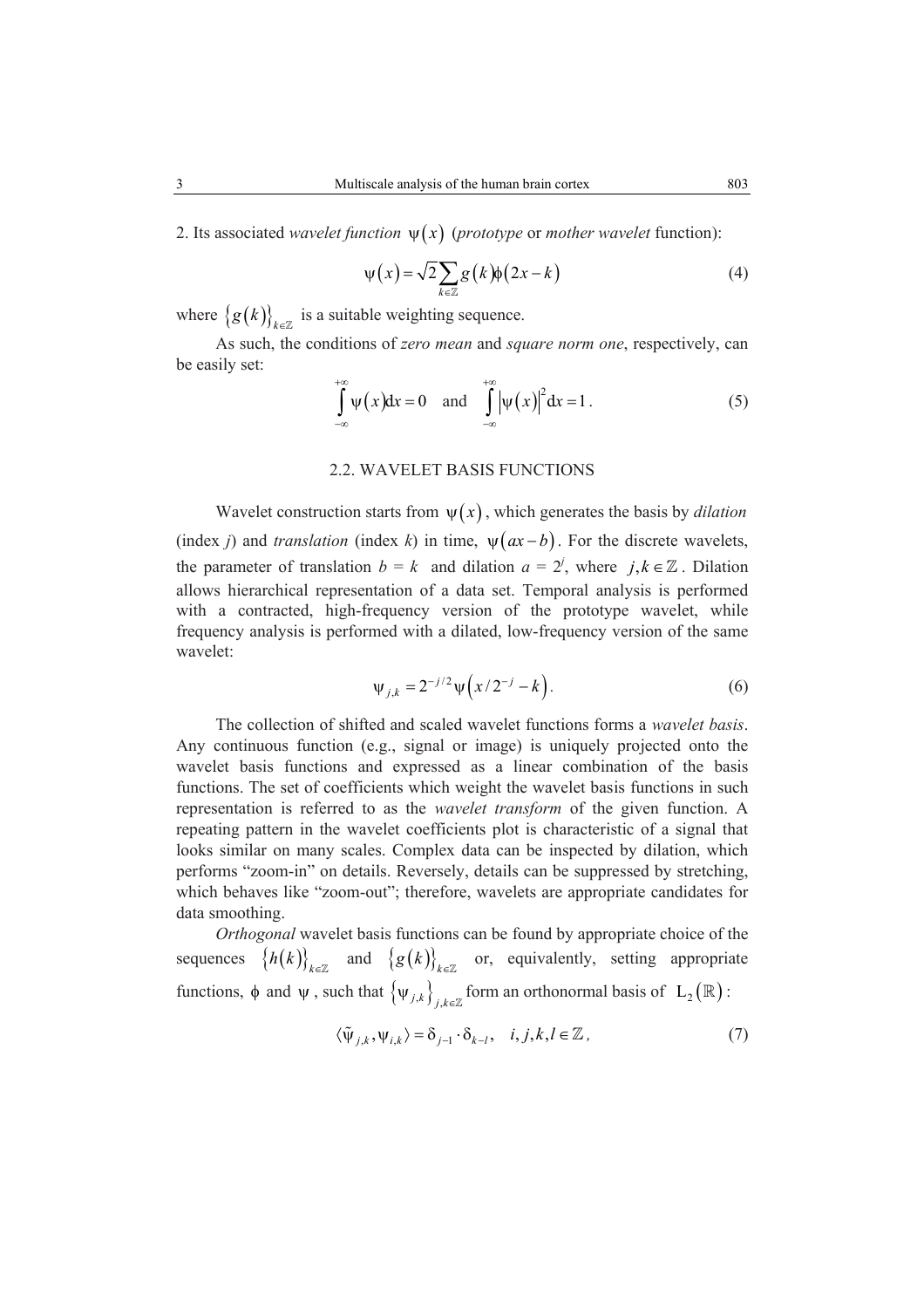where  $\{\tilde{\Psi}_{j,k}\}_{i,k\in\mathbb{Z}}$  are the biorthogonal basis functions of  $\{\Psi_{j,k}\}_{j,k\in\mathbb{Z}}$ . Hence, any function  $f(x) \in L_2(\mathbb{R})$  can be uniquely represented by the expansion:

$$
f(x) = \sum_{j \in \mathbb{Z}} \sum_{k \in \mathbb{Z}} d_j(k) \psi_{j,k}(x) + \sum_{j \in \mathbb{Z}} \sum_{k \in \mathbb{Z}} a_j(k) \phi_{j,k}(x)
$$
(8)

where the *detail* coefficients,  $\{d_j(k)\}_{j,k\in\mathbb{Z}}$ , and the *approximation* coefficients,  ${a_j(k)}_{j,k\in\mathbb{Z}}$ , due to orthogonality, are obtained by forming the inner products of the function  $f(x) \in L_2(\mathbb{R})$  with the corresponding basis functions:

$$
d_j(k) = \langle f, \psi_{j,k} \rangle L_2
$$
 and  $a_j(k) = \langle f, \phi_{j,k} \rangle L_2$ ,  $j,k \in \mathbb{Z}$ . (9)

Practically, the decomposition of any function  $f(x) \in L_2(\mathbb{R})$  is carried out on a finite number of scales only, say *J*, resulting in:

$$
f(x) = \sum_{j\in\mathbb{Z}}^J \sum_{k\in\mathbb{Z}} d_j(k) \psi_{j,k}(x) + \sum_{k\in\mathbb{Z}} c_j(k) \phi_{j,k}(x).
$$
 (10)

The wavelet coefficients are efficiently calculated using Mallat's algorithm [5], which is based on a hierarchical application of filterbank decomposition.

Wavelet families and functions provide a rich space in which to search for a wavelet that optimally represents any function of interest. However, desirable properties such as orthogonality, compactness of support, rapid decay, and smoothness impose a variety of restrictions. Wavelets effectively represent functions which have similar characteristics to the wavelet basis functions. Biorthogonal families of wavelets exhibit the property of *linear phase*, which makes them attractive for signal and image reconstruction. Furthermore, by using two distinct wavelets, one for decomposition and the other for reconstruction rather then a single one, extra properties are revealed [6].

# **3. FRACTALS**

In nature, several complex patterns such as coastlines, clouds, plants, or snow flakes, display some similar characteristics. To measure such complex shapes, Mandelbrot introduced the concept of *fractal* back in 1975. Fractals [7] define a class of objects with the characteristic property of self-similarity (or self-affinity), meaning that the statistics describing the structure in time or space of a fractal process remain the same as the process is measured over a range of different scales (or *scale invariant*). More general, a stochastic process  $X(t)$ ,  $t > 0$ , is called *self-similar* with exponent *H* > 0 of self-similarity if for all  $c$  > 0, the processes *X*(*ct*),  $t \ge 0$  and  $c^H X(t)$ ,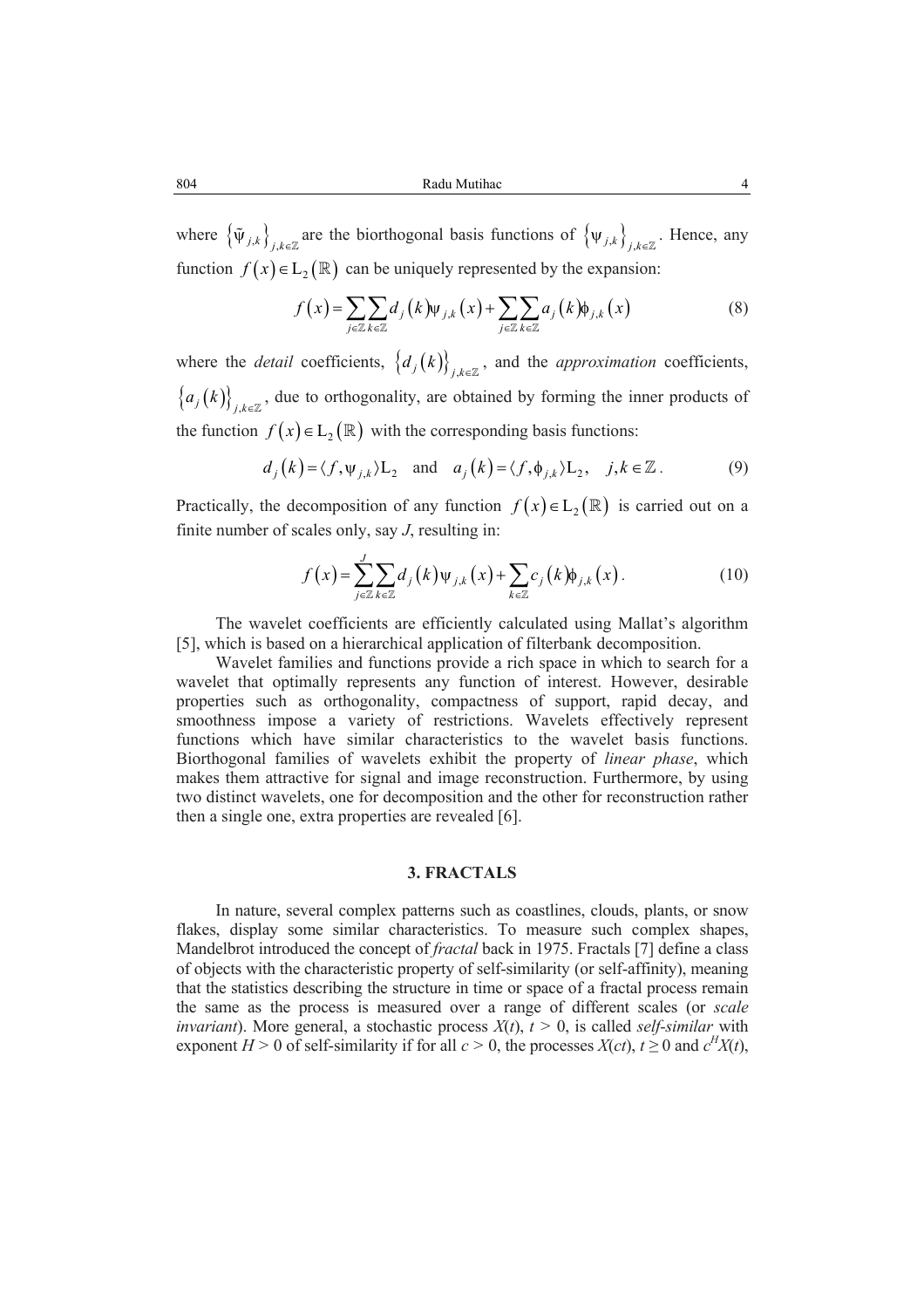$t \geq 0$ , have the same finite-dimensional distributions (i.e., scaling of time is equivalent to an appropriate scaling of space). *Fractal dimension* (FD) refers to any of the dimensions used to characterize fractals like capacity dimension, correlation dimension, information dimension, Hausdorff dimension (larger than topological dimension), Lyapunov dimension, Minkowski-Bouligand dimension, and more. Simplistically, FD is the exponent *D* in  $n(\epsilon) = \epsilon^D$ , where  $n(\epsilon)$  is the minimum number of *open sets* of diameter ε needed to cover the set. In this context, fractals are complex, patterned, statistically self-similar or self-affine, scaling or scale-invariant structures with non-integer dimensions and irregularities difficult to be represented by classical (Euclidian) geometry, generated by simple iterative rules widespread in both real and artificial systems.

Fractals are used especially in computer modeling of irregular patterns and structures in natural (environmental) scenes. Spatial frequencies disclose the spatial complexity of natural images following a 1*/f* power spectrum, where higher spatial complexity is increasingly restricted to smaller portions of the scene. However, computer-generated images with 1*/f* power spectra are not necessarily perceived as beautiful.

Wavelet methods are particularly adequate in brain imaging data analysis due to broadly fractal properties exhibited by the brain in space and time. A wavelet *basis* displays fractal properties (Fig. 1) and, therefore, it may naturally play the role of basis in fractal-like data processing. Hence wavelets may be more than just another basis for analysis of functional neuroimaging data [8].



Fig. 1 – Fractal self-similarity of the wavelet basis functions (Daubechies 4 mother wavelet).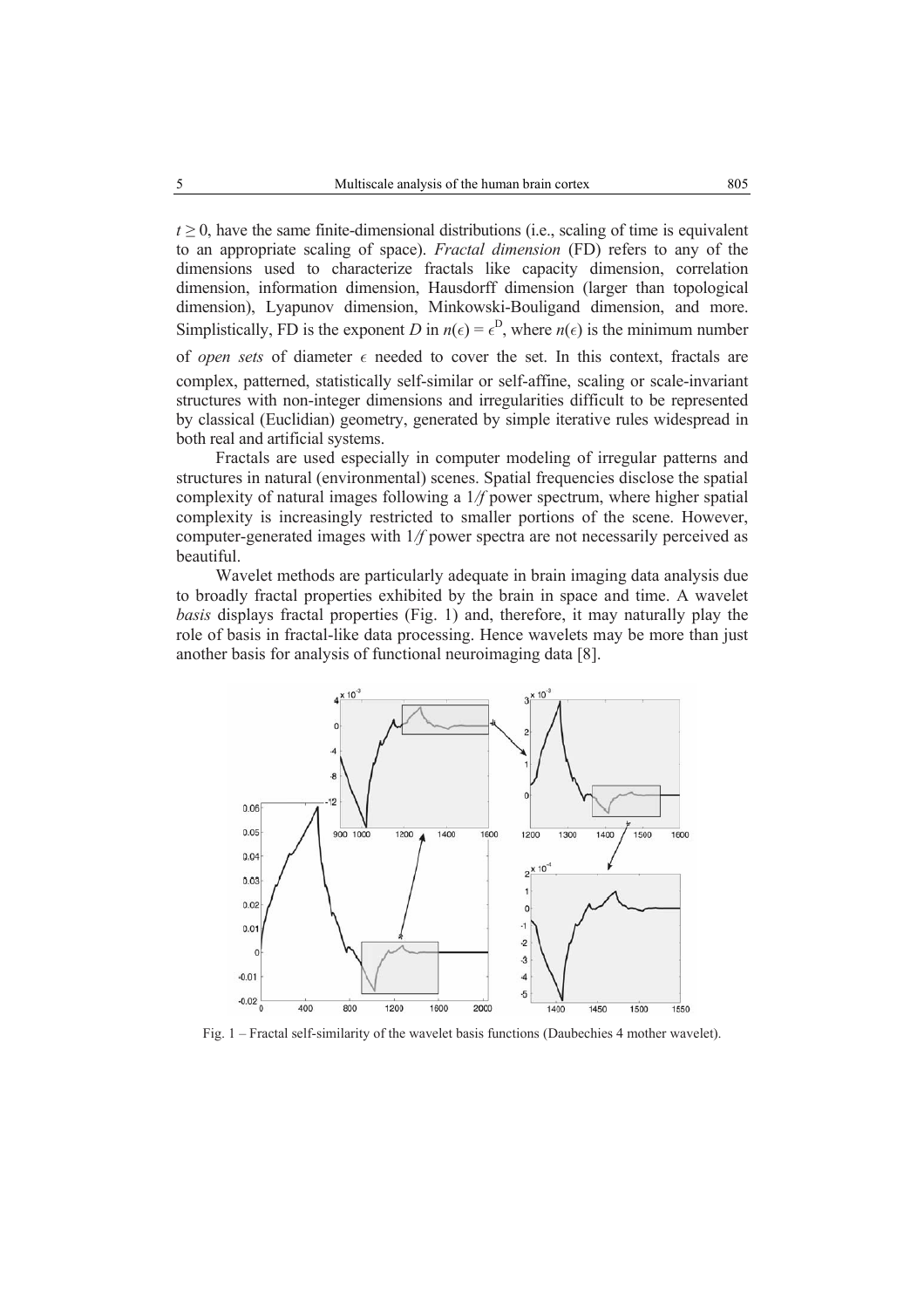# **4. FRACTAL WAVELET ANALYSIS OF THE BRAIN**

# 4.1. WAVELET-BASED IMAGE ANALYSIS

The WT of an image produces a *multiresolution* representation where each wavelet coefficient contains information on the image at a certain scale in a certain position. In image analysis (like noise reduction, spatial normalization, contrast enhancement, image compression, ...), preprocessing can be carried out by making the operations frequency dependent (i.e., split signal/image into frequency subbands and apply different operations on each subband).

Wavelet methods approach the analysis of statistical fields similarly to images by estimating the signal at any resolution among the random fluctuations. The variance is computed more straightforward for statistical maps than for images because: (*i*) statistical maps are images with noise variance equal to unity; (*ii*) pure noise images (residual images) can be obtained by subtracting from the original scans the effects estimated through statistical analysis. Then the noise power of the field can be computed by Fourier techniques [9]. Variances of wavelet levels are computed by the product of the power function of the field with the power function of the wavelet filters [10]. Therefore, statistical maps are transformed using the DWT, the resulting coefficients are thresholded, and the denoised statistical maps are back-projected by the inverse DTW [11].

Scale-varying wavelet-based methods for hypothesis testing of brain activation maps circumvent the need to specify a priori the size of signals expected and, therefore, the optimal choice of the smoothing kernel required by Gaussian filtering. The high frequency information contained in data is preserved in the wavelet subbands, contrarily to Gaussian filtering in statistical parametric mapping (SPM) based on the general linear model (GLM) [2].

#### 4.2. RESULTS AND DISCUSSION

The temporal autocorrelation function is often transformed into the spectral domain, where the power-law decay for the correlations as a function of time translates into a power-law decay of the spectrum *S*(*f*) as a function of frequency and led to terming it 1*/f*-like noise. The MR spectrum at low frequency [12] follows the  $1/f$  dependence over at least 2 octaves (here from 10 Hz to 40 Hz) with a roll-off rate of about 12 dB/octave (Fig. 2).

The human brain spontaneously generates neural oscillations with a large variability in frequency, amplitude, duration, and recurrence. Nevertheless, the longterm spatiotemporal structure of the complex patterns of the ongoing neural activity is less known, specifically, whether fluctuations in brain activity reflect a memory of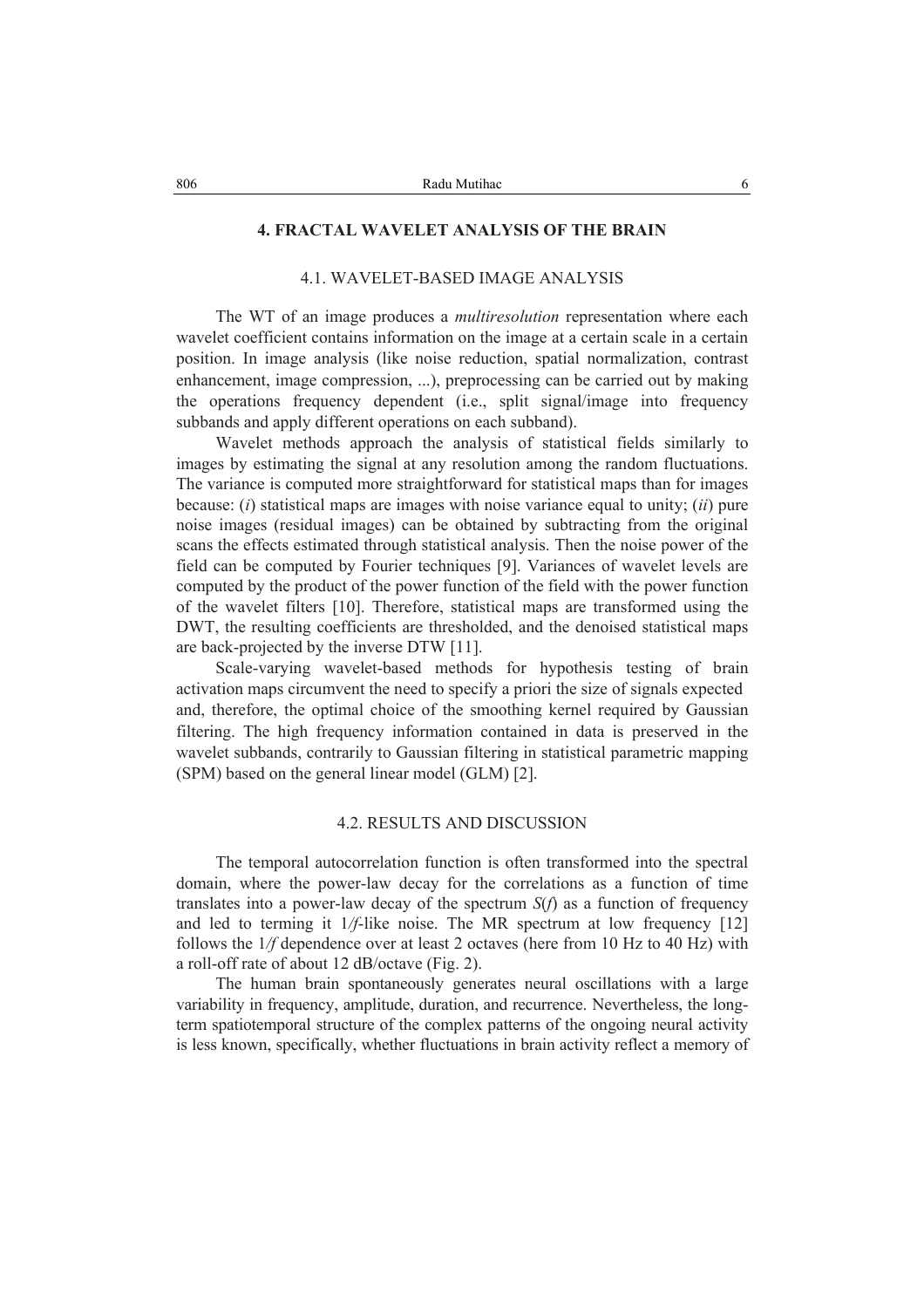the dynamics of the system in the range of a few seconds. It was found that the amplitude fluctuations of low frequency oscillations are correlated and obey 1*/f*  power-law scaling behavior referred to as *long memory* effect. The large variability, the long-range correlations, and the power-law scaling behavior of spontaneous oscillations were consistently and unifying explained within the theory of selforganized *criticality*, which provides a general mechanism for the emergence of correlations and complex dynamics in stochastic multiunit systems [13].



Fig. 2 – Typical fMRI time series (left) and the corresponding MR spectrum at low frequency (right).

Apart from neural population activity, the 1*/f* noise is virtually omnipresent in human beings, such as in heart beat rhythms and statistics of DNA sequences. For very low signal intensities, noise deviation from Gaussianity was evaluated based on the non-parametric Kolmogorov-Smirnoff test as statistically significant in very large images only [14].

In the case of multilevel FWT of *2D* images, the biorthogonal scaling function and its corresponding wavelet function are showed (Fig. 3). These wavelets are also employed to run *2D* three-level WT of an axial MR brain slice (Fig. 4). Further on, the first three approximation levels are presented in sequence (Fig. 5) to facilitate visual inspection.

When the characteristics of a fractal evolve with time and become local, the signal is called a *multifractal*. Brain function depends on adaptive selforganization of large-scale frequency-specific brain functional neural clusters. Human brain functional networks demonstrate a fractal small-world architecture that supports critical dynamics and task-related spatial reconfiguration while preserving global topological parameters [15]. Therefore, wavelets are a particularly suitable tool for practical analysis and generation. Multifractal features of the human brain cortex are revealed by wavelet-based statistical analysis of the fMRI time series acquired in a simple visual task [16].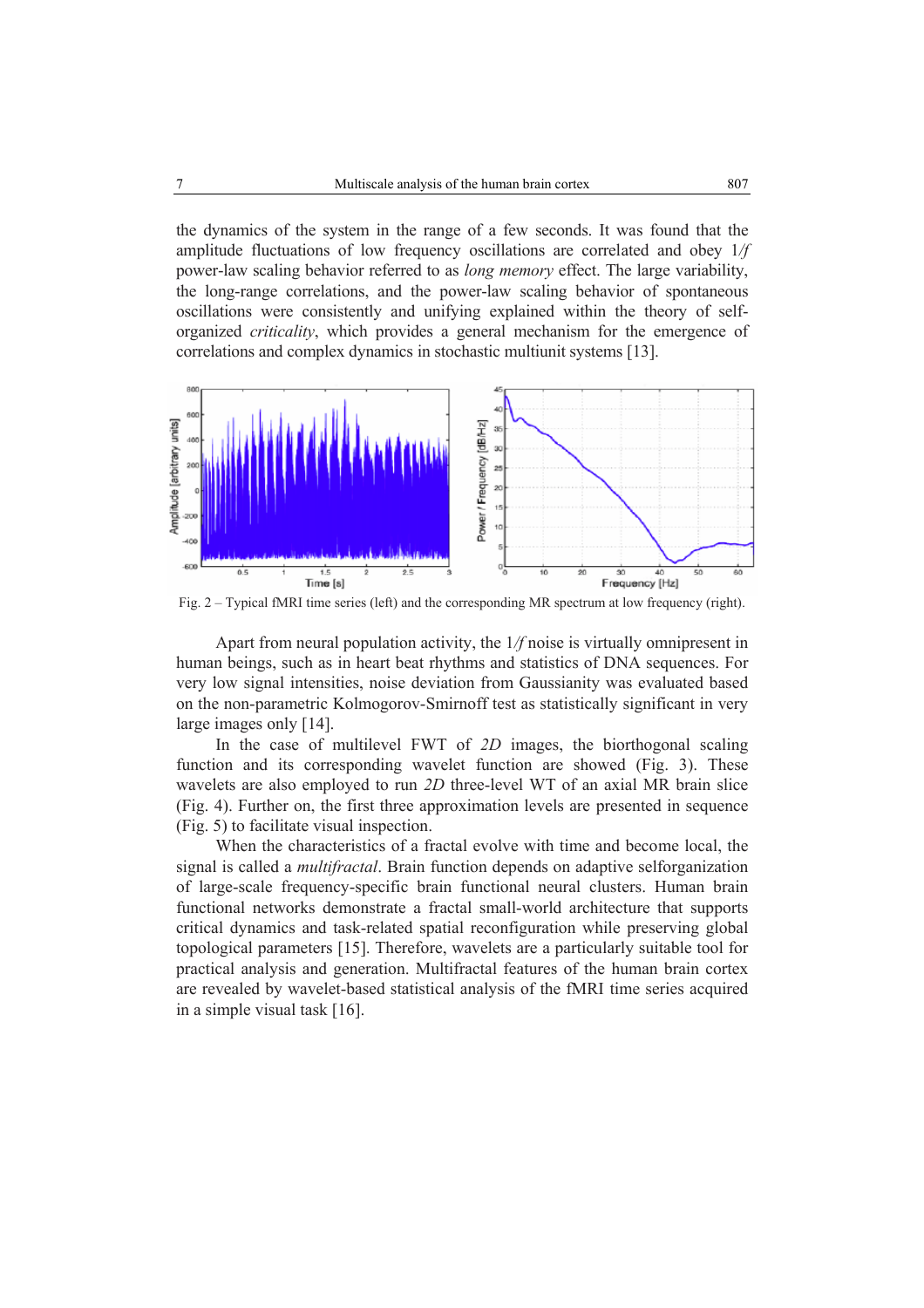

Fig. 3 – Approximation and detailed wavelet coefficients in a level-three 2*D* wavelet transform (left); *1D* biorthogonal scaling and wavelet functions, respectively (right).







Fig. 5 – Approximation (course) images of a typical MR axial slice at successive resolution levels: 1st approximation  $L = 7$  (left); 2nd approximation  $L = 6$  (mid); and 3rd approximation  $L = 5$  (right). The original image is  $2^8 \times 2^8$  pixels and corresponds to resolution  $L = 8$ . All images are rescaled to the same size for visual convenience.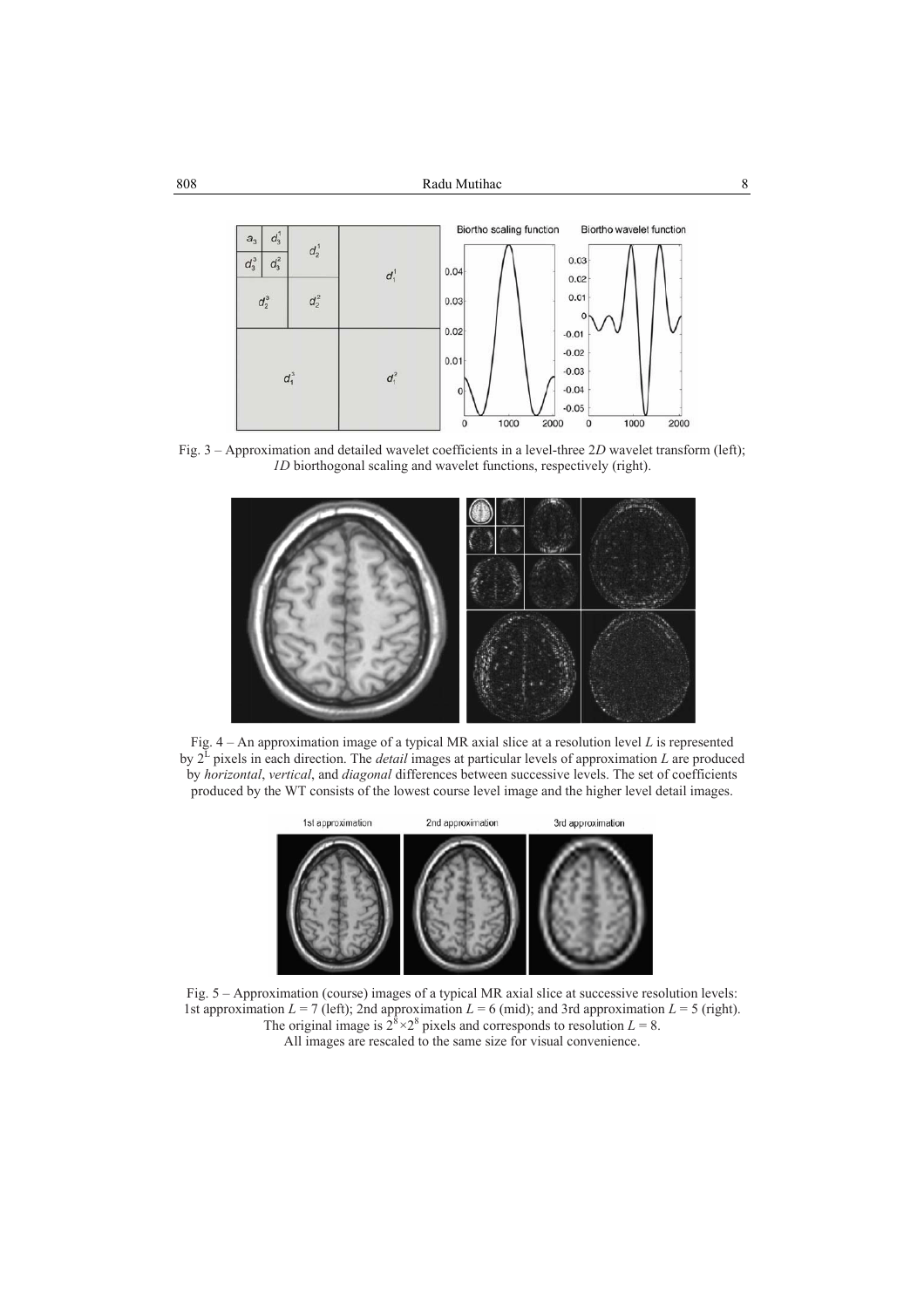The preliminary findings so far pointed out that the methods producing smooth images introduce more false positives [14]. Simple nonlinear wavelet methods outperform the traditional linear methods such as Fourier series or kernelbased procedures. The less smoothing wavelet-based methods, though generating more false negatives, produce a smaller total number of errors than Gaussian filtering in the spatial domain. Due to the smoothness of the wavelet representation, the estimated statistical parameter maps reveal more compact regions of activation than their counterparts obtained by statistic testing in spatial domain (Fig. 6).



Fig. 6 – Orthogonal view of brain activation parametric maps generated by minimally preprocessed raw fMRI data (left) and wavelet-based statistical analysis (right). In both cases, the multiple hypothesis testing was controlled by false detection rate (FDR) thresholding at statistical significance  $q = 0.05$ .

#### **5. CONCLUSION**

Virtually for all wavelet-based analysis methods, the output SNR is a linear function of the input SNR, that is, the wavelet methods, contrarily to Gaussian smoothing, improve the SNR of the input images that already have a decent SNR. It comes out that the wavelet analysis performs similarly to Gaussian smoothing for low SNR, and better than Gaussian spatial filtering for higher SNR. The high frequency information contained in data is preserved in the wavelet subbands, contrarily to Gaussian filtering in SPM.

Wavelet-based analysis largely matches the fractal properties exhibited by the brain in space and time. It is optimal in terms of detecting transient events in fMRI time series and adapts well to local or nonstationary features in data within the scales of decomposition. The benefits are: (*i*) multiresolution decomposition suitable for scale-invariant processes analysis; (*ii*) optimal decorrelation and Karhunen-Loève expansions for long-memory 1*/f*-like processes, which is the case in fMRI; and (*iii* ) good estimators for the noise process parameters. Wavelets are